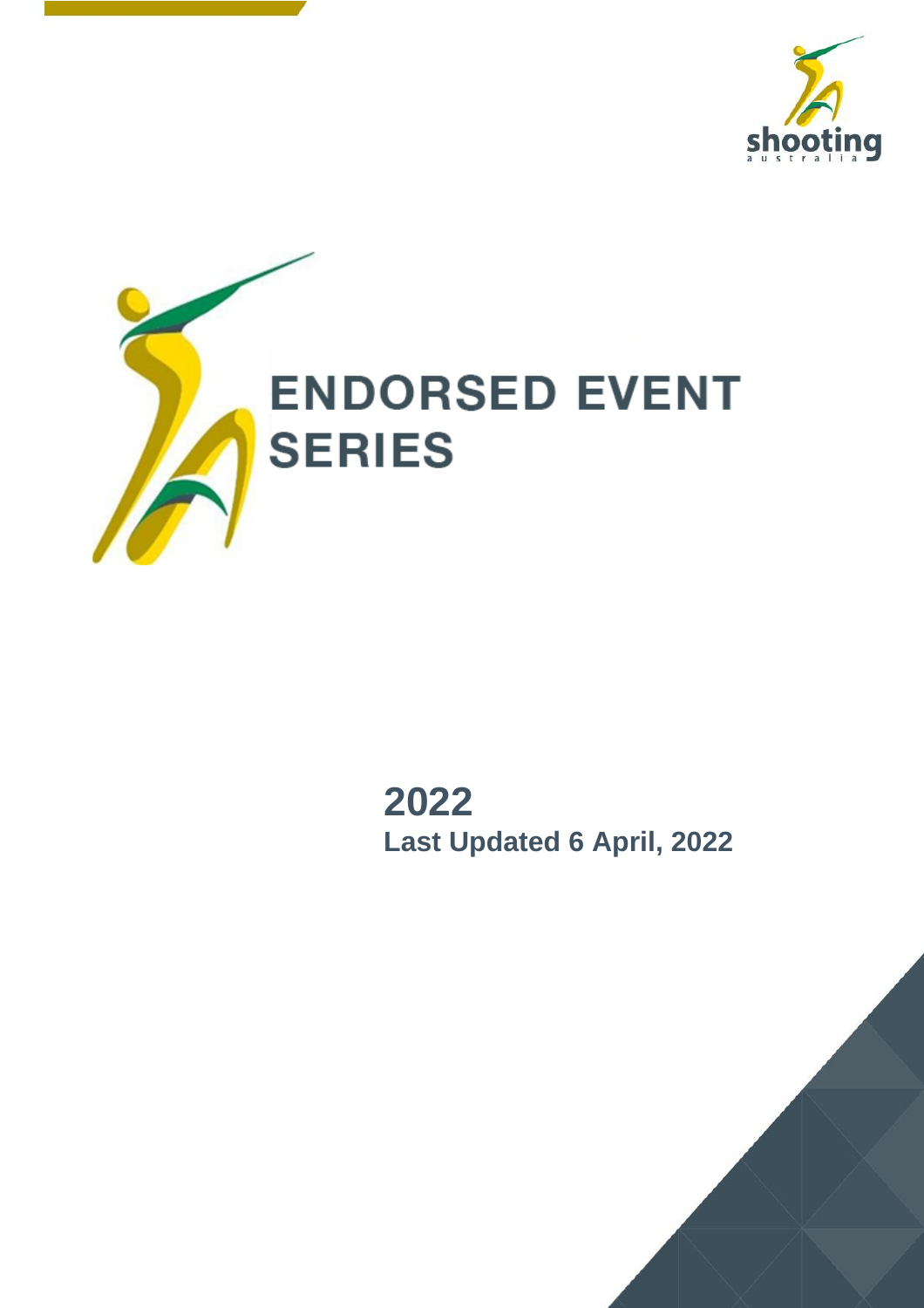

## **Table of Contents**

|                | 1. WHAT IS THE 2022 SHOOTING AUSTRALIA ENDORSED EVENT SERIES? 3 |
|----------------|-----------------------------------------------------------------|
| 2.             | WHO CAN COMPETE IN THE 2022 SHOOTING AUSTRALIA ENDORSED EVENT   |
| 3 <sub>r</sub> | WHAT WILL THE 2022 ENDORSED EVENT SERIES BE USED FOR? 3         |
| 4.             |                                                                 |
|                |                                                                 |
|                |                                                                 |
| 6.             |                                                                 |
| $\mathbf{Z}$   |                                                                 |
| 8.             |                                                                 |
|                |                                                                 |
|                |                                                                 |
|                |                                                                 |
|                |                                                                 |
|                |                                                                 |
|                |                                                                 |
|                |                                                                 |

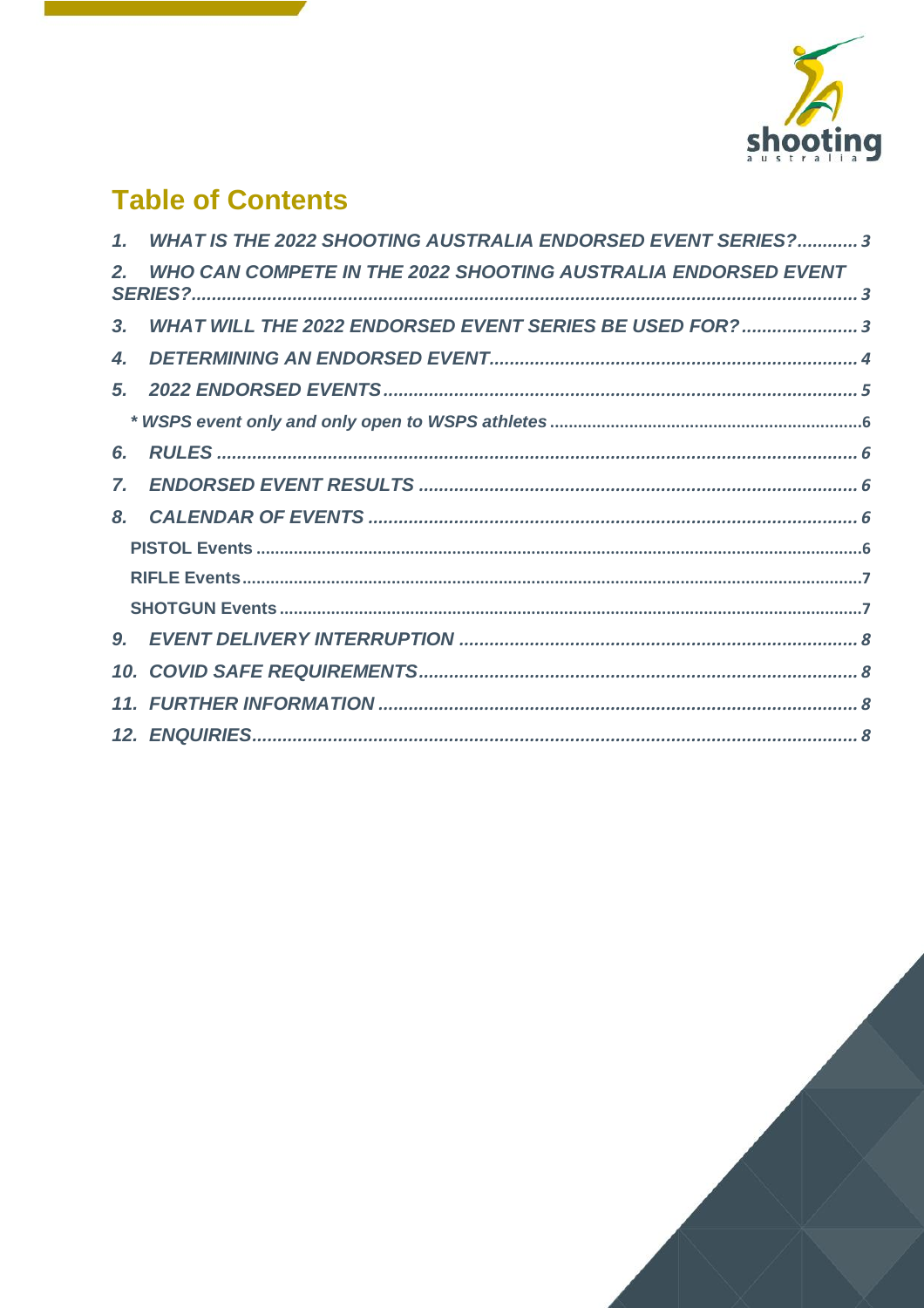

### <span id="page-2-0"></span>**1. WHAT IS THE 2022 SHOOTING AUSTRALIA ENDORSED EVENT SERIES?**

A Shooting Australia domestic competition series held within a specified period of time (eg a calendar year) shall form the 2022 Shooting Australia Endorsed Event Series. These events will typically be held in conjunction with a Club, State Association or National Member Organisations and will include ISSF events across the Pistol, Rifle and Shotgun disciplines.

All the events that form part of the 2022 Endorsed Event Series will provide a platform to encourage greater competitive participation throughout the ISSF disciplines.

At the conclusion of the 2022 Endorsed Event Series, Shooting Australia and the five Member Organisations will each have the opportunity to nominate one athlete in each of the three disciplines (Pistol, Rifle and Shotgun) who they regard as being the best and fairest throughout the domestic competition season. A representative from Shooting Australia and each of the Member Organisations will then have an opportunity to vote on the nominees with the three winners announced at the 2022 Shooting Australia Awards of Excellence.

### <span id="page-2-1"></span>**2. WHO CAN COMPETE IN THE 2022 SHOOTING AUSTRALIA ENDORSED EVENT SERIES?**

Any Able-Bodied Athlete or Para Athlete who competes in an ISSF or WSPS discipline can compete in the *2022 Shooting Australia Endorsed Event Series*.

The *2022 Shooting Australia Endorsed Event Series* offers athletes an all-inclusive and unique opportunity to participate in a national domestic series of endorsed events. Throughout the *2022 Shooting Australia Endorsed Event Series*, athletes will have the opportunity to complete in high quality domestic competitions. This can mean differing things for different competitors including a training platform for National Team members or a pathway into ISSF competition from a non ISSF target shooting sport discipline.

Only affiliated members of a Shooting Australia Member Organisation are able to compete in any of the Shooting Australia endorsed events.

### <span id="page-2-2"></span>**3. WHAT WILL THE 2022 ENDORSED EVENT SERIES BE USED FOR?**

The 2022 Endorsed Event Series aims to achieve three primary objectives:

**National Team Selection – 2022 World Championships (senior and junior)** Some of the events within the 2022 Endorsed Event Series will be identified as events that will be used for 2022 World Championships National Team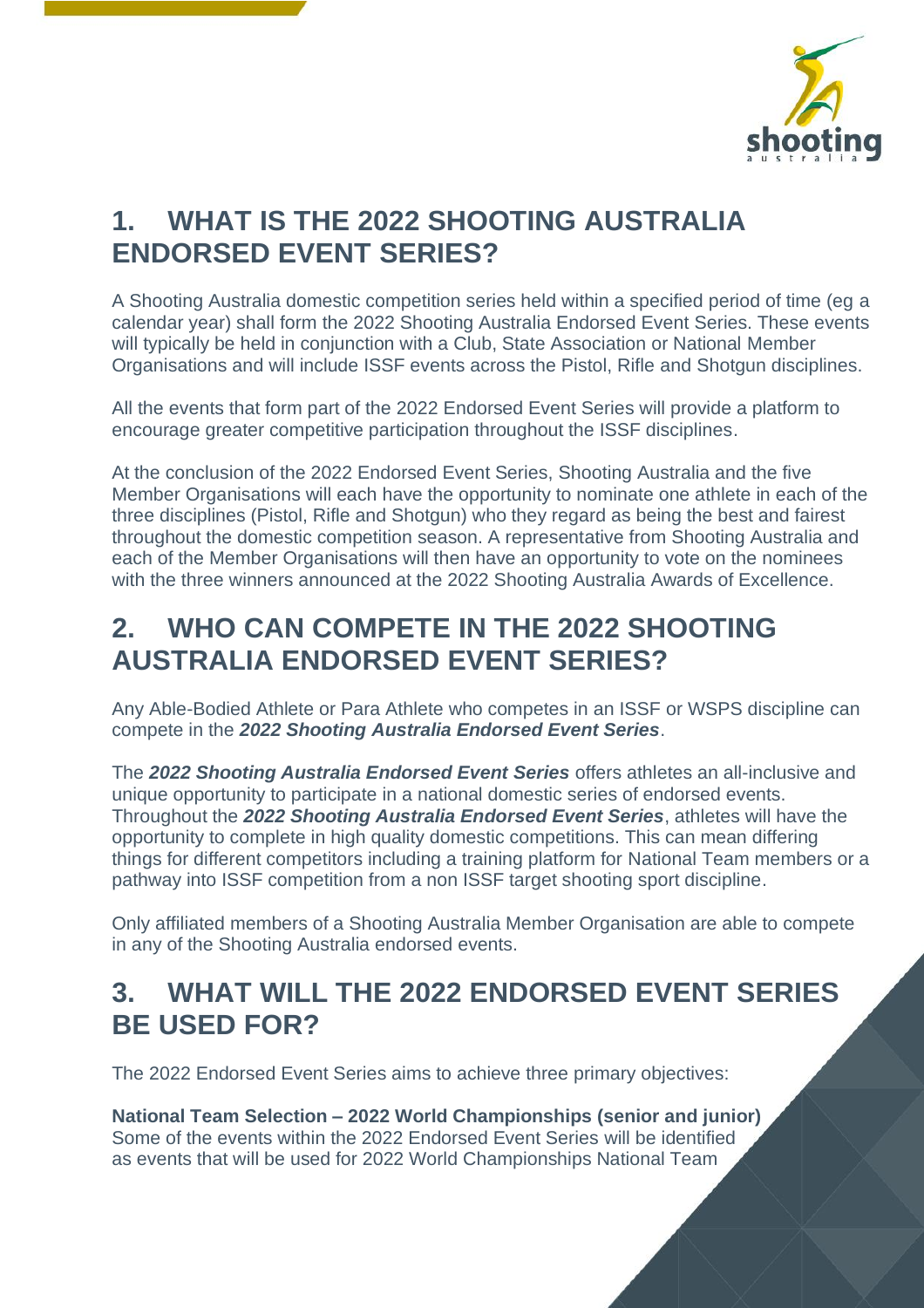

selection for both the Senior and Junior teams. Collectively, these events will be referred to as the *2022 World Championships Selection Series*.

All National Team selection criteria's for the 2022 World Championships can be found [here](https://shootingaustralia.org/2022-selection-criteria/)

#### **Average Performance Score**

All endorsed events will provide athletes with an opportunity to record a performance score (i.e. qualification score) that will go towards their Average Performance Score (APS).

#### **Officials and Volunteers**

The series will provide an opportunity for ISSF Licensed Officials to remain active in officiating at ISSF events, as well as provide an opportunity for volunteers and officials to become active in officiating at ISSF events.

### <span id="page-3-0"></span>**4. DETERMINING AN ENDORSED EVENT**

In the assessment of which events will be Endorsed Events and therefore be part of the *2022 Shooting Australia Endorsed Event Series*, Shooting Australia asked for the submission of Expressions of Interest from prospective event hosts interested in hosting an endorsed event in 2022.

Upon the receipt of the Expression of Interests, Shooting Australia worked with the Member Organisations and its High-Performance Committee to determine the 2022 endorsed event program. Consideration to the following was given:

- The number of events required in 2022 to provide National Team selection opportunities for the 2022 World Championships
- An adequate number of competition opportunities for the purposes of developing athletes in National Squads
- The events that already exist in the annual calendar that Shooting Australia can endorse, including National Championship events delivered by the Member Organisations
- Ranges that can facilitate competitions to ISSF standards and/or the endorsement of an event can assist the range/facility development to reach these standards
- How Shooting Australia can ensure a fair allocation of Endorsed Events nationally

#### **National Events**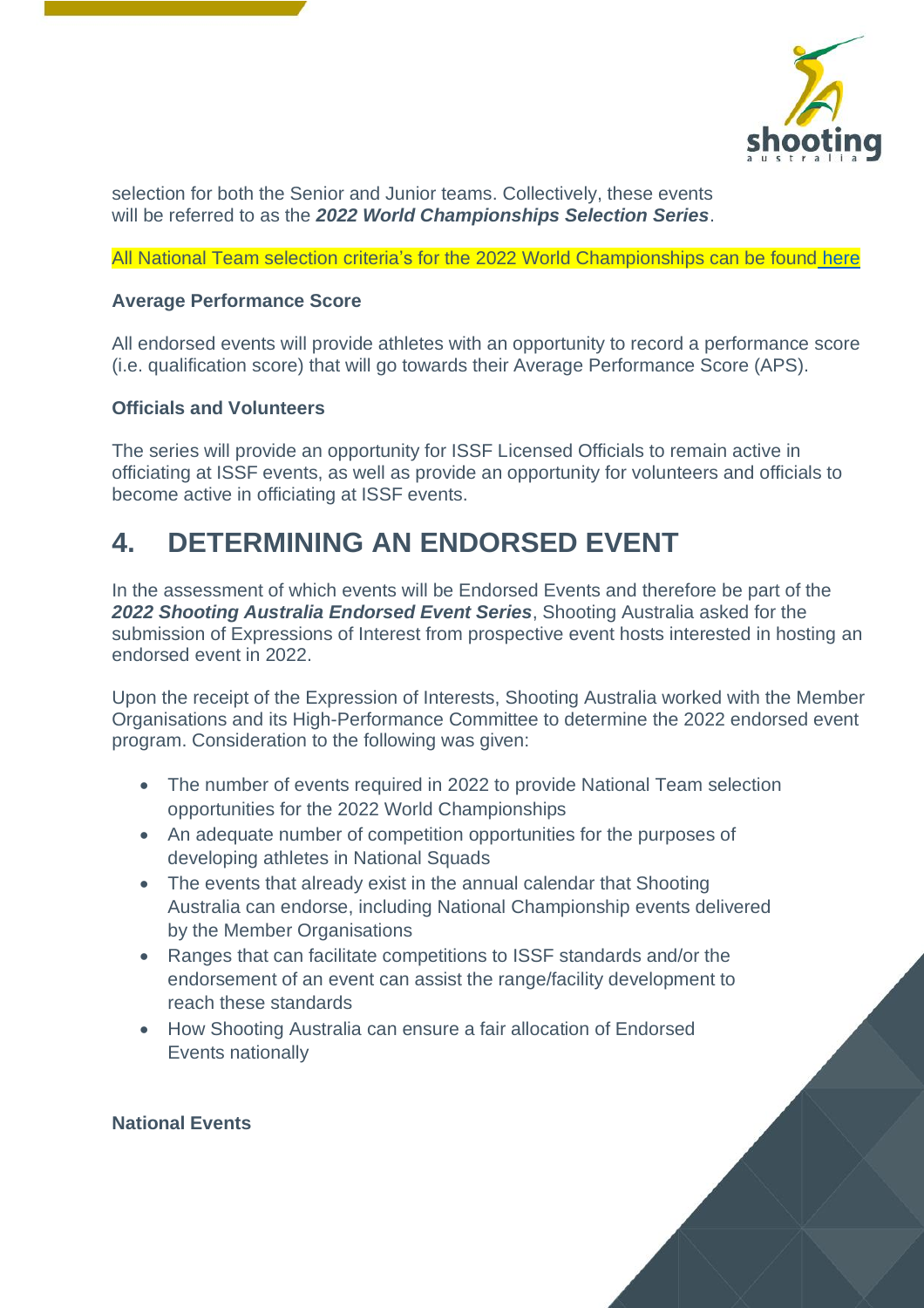

National Championship events that are delivered by the Member Organisations will receive automatic endorsement, provided they meet minimum event delivery standards. These National events include:

- Target Rifle Australia (TRA) ISSF Nationals
- Pistol Australia (PA) ISSF Nationals
- Australian Clay Target Association (ACTA) ISSF Nationals

### **Paper Targets v Electronic Targets**

A pistol or rifle event can receive endorsement from Shooting Australia if it is shot using either paper or electronic targets. However, for a pistol or rifle event to receive endorsement and also be considered part of a selection series i.e. *2022 World Championships Selection Series*, electronic targets **must** be used.

#### **Event Delivery Requirements**

The requirements for delivering an endorsed event can be found in the Shooting Australia Domestic Event Handbook.

[Click here for the 2022 Domestic Event Handbook](https://shootingaustralia.org/domestic-performance-series/2022-2/)

## <span id="page-4-0"></span>**5. 2022 ENDORSED EVENTS**

There will be a number of events across each of the disciplines between January and November 2022. These Events will be categorised into two tiers:

#### **Tier 1: Endorsed Events – Selection**

Pinnacle endorsed events delivered by event hosts that will be used to provide a selection opportunity for the 2022 World Championships National Teams (senior and junior).

#### **Tier 2: Endorsed Events – Performance**

Endorsed events to provide opportunities for Athletes to record a performance score to go towards their APS as well as competition opportunities for the purposes of developing athletes in National Squads. These events will **not** form part of any National Team selection series.

Events that will form part of the 2022 Shooting Australia Endorsed Event Series will include:

| <b>RIFLE</b>         | <b>PISTOL</b>    | <b>SHOTGUN</b> |  |
|----------------------|------------------|----------------|--|
| 10m Air Rifle        | 10m Air Pistol   | Trap           |  |
| 50m Rifle 3 Position | 25m Sport Pistol | Skeet          |  |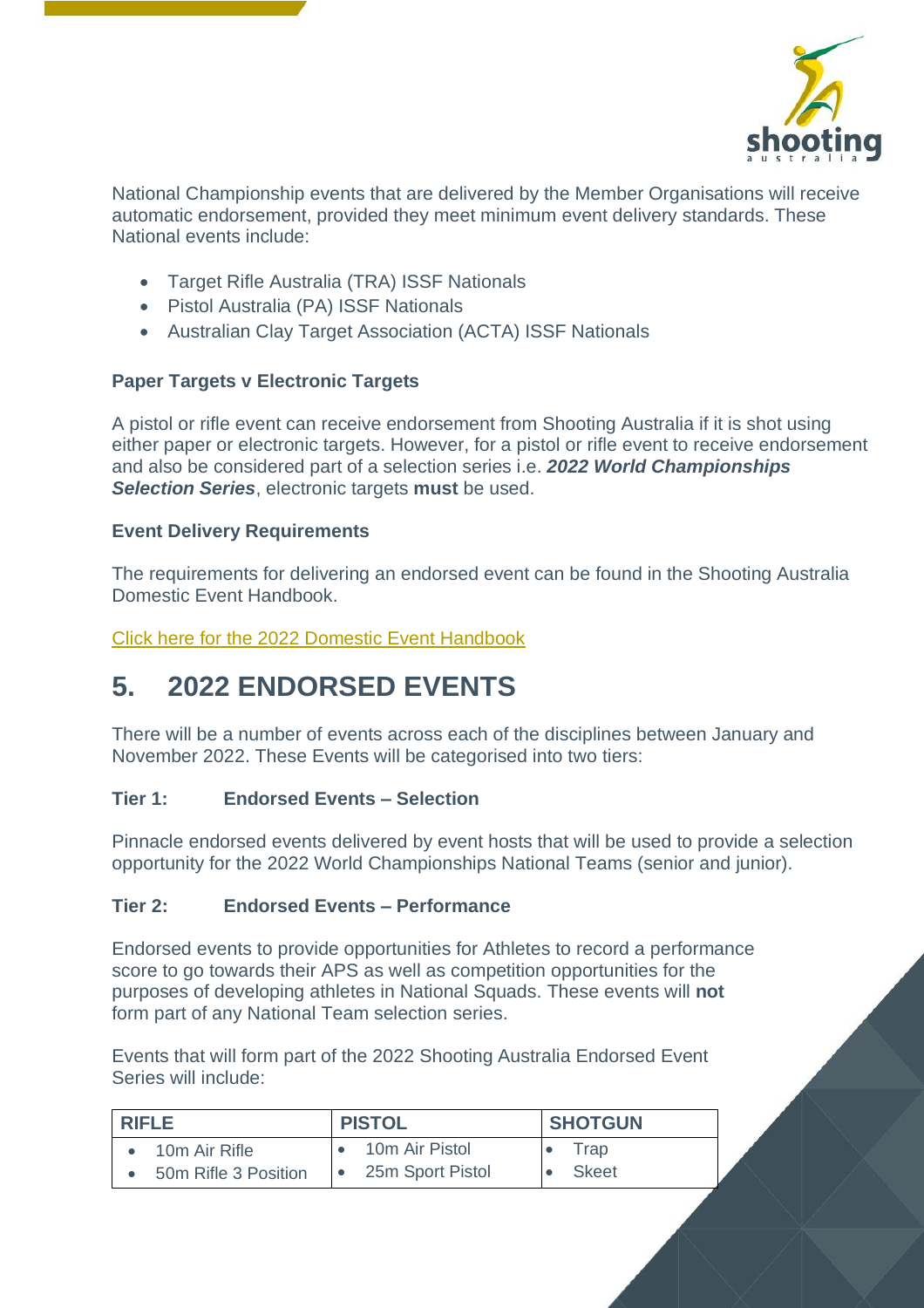

|                                                    | 10m Air Rifle Prone* |  | • 25m Rapid Fire Pistol |  |
|----------------------------------------------------|----------------------|--|-------------------------|--|
|                                                    | • 50m Rifle Prone    |  | $\bullet$ 50m Pistol    |  |
| * INCRO quant only and only gron to INCRO othlotog |                      |  |                         |  |

<span id="page-5-0"></span>*\* WSPS event only and only open to WSPS athletes*

### <span id="page-5-1"></span>**6. RULES**

All athletes will be expected to adhere to the ISSF rules and Para athletes will also be required to adhere to the WSPS rules.

[The ISSF rules can be found](https://www.issf-sports.org/theissf/rules_and_regulations.ashx) here. [The WSPS rules can be found here.](https://www.paralympic.org/shooting/rules)

### <span id="page-5-2"></span>**7. ENDORSED EVENT RESULTS**

Although there will be no allocation of performance points during the *2022 Shooting Australia Endorsed Event Series*, all event results will be displayed on the Shooting Australia website at [here](https://shootingaustralia.org/events/2022-endorsed-event-series-results/)

### <span id="page-5-3"></span>**8. CALENDAR OF EVENTS**

<span id="page-5-4"></span>**PISTOL Events**

| <b>Month</b> | <b>Date</b>       | <b>Event</b>                     | <b>Tier</b>    | <b>Location</b>                                              |
|--------------|-------------------|----------------------------------|----------------|--------------------------------------------------------------|
| Feb          | $11 - 13$         | <b>BISC Open</b>                 | 2              | <b>Brisbane International</b><br><b>Shooting Centre, QLD</b> |
| Mar          | $11 - 14$         | <b>VIC State Titles</b>          | 2              | Melbourne International<br><b>Shooting Centre, VIC</b>       |
|              | $25 - 27$         | <b>BISC Cup 1</b>                | $\overline{1}$ | <b>Brisbane International</b><br><b>Shooting Centre, QLD</b> |
| Apr          | $14 - 17$         | <b>PA Nationals</b>              | $\overline{2}$ | Yarra Pistol Club, VIC                                       |
|              | $28 - 1$<br>(May) | <b>Sydney Cup</b>                | 1              | <b>Sydney International Shooting</b><br>Centre, NSW          |
| May          | $6 - 8$           | Pistol QLD Cup                   | 1              | <b>Brisbane International</b><br><b>Shooting Centre, QLD</b> |
| Jun          | $3-6$             | <b>WA State</b><br>Championships | 2              | <b>Cockburn Fremantle Pistol</b><br>Club                     |
|              | $17 - 19$         | <b>BISC Cup 2</b>                | $\overline{1}$ | <b>Brisbane International</b><br><b>Shooting Centre, QLD</b> |
| Aug          | $5 - 7$           | <b>QLD State Titles</b>          | $\overline{2}$ | <b>Brisbane International</b><br><b>Shooting Centre, QLD</b> |
|              | <b>TBC</b>        | <b>NT State Titles</b>           | $\overline{2}$ | <b>Darwin Palmerston Pistol</b><br>Club, NT                  |
| Oct          | $1 - 3$           | <b>NSW State Titles</b>          | $\overline{2}$ | <b>Sydney International</b><br><b>Shooting Centre, NSW</b>   |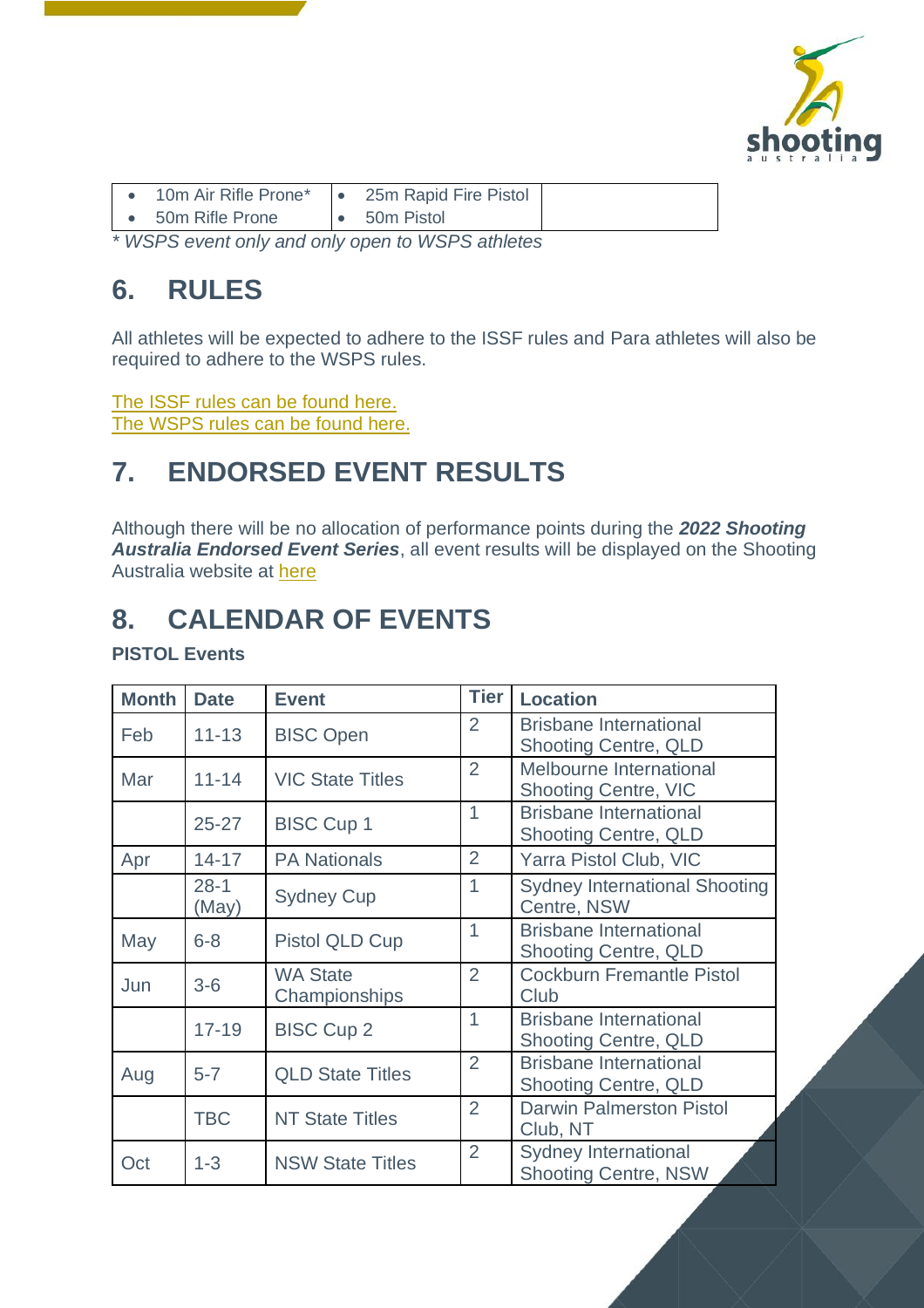

#### <span id="page-6-0"></span>**RIFLE Events**

| <b>Month</b> | <b>Date</b>       | <b>Event</b>                                | <b>Tier</b>    | <b>Location</b>                                        |
|--------------|-------------------|---------------------------------------------|----------------|--------------------------------------------------------|
| Feb          | $26 - 27$         | <b>VIC State Titles</b>                     | 2              | Melbourne International<br><b>Shooting Centre, VIC</b> |
| Mar          | $16 - 22$         | <b>Wingfield Grand Prix</b><br>(two events) |                | Wingfield Rifle Range, SA                              |
| Apr          | $08 - 11$         | <b>BISC Cup</b>                             |                | <b>Brisbane International Shooting</b><br>Centre, QLD  |
| Apr          | $13 - 18$         | <b>TRA Nationals</b>                        |                | <b>Brisbane International Shooting</b><br>Centre, QLD  |
| May          | $13 - 15$         | <b>SA State Titles</b>                      | 2              | Wingfield Rifle Range, SA                              |
| Aug          | $19 - 21$         | <b>SISC Open</b>                            | 2              | <b>Sydney International Shooting</b><br>Centre, NSW    |
| Sep          | $30 - 2$<br>(Oct) | <b>QLD State Titles</b>                     | $\overline{2}$ | <b>Brisbane International Shooting</b><br>Centre, QLD  |
| <b>Nov</b>   | $18 - 20$         | <b>MISC Grand Prix</b>                      | 2              | Melbourne International<br><b>Shooting Centre, VIC</b> |

### <span id="page-6-1"></span>**SHOTGUN Events**

| <b>Month</b> | <b>Date</b>       | <b>Event</b>                                                        | <b>Tier</b>    | <b>Location</b>                                            |
|--------------|-------------------|---------------------------------------------------------------------|----------------|------------------------------------------------------------|
| Jan          | $14 - 18$         | <b>ACTA Nationals</b><br>(Commonwealth Title<br>and National Title) | $\mathbf{1}$   | <b>VCTA State Grounds,</b><br>Echuca, VIC                  |
| Apr          | $8 - 10$          | <b>NSW State Titles</b>                                             | $\mathbf{1}$   | <b>Sydney International</b><br><b>Shooting Centre, NSW</b> |
|              | $30 - 1$<br>(May) | <b>VIC State Titles</b>                                             | $\mathbf{1}$   | Melbourne Gun Club,<br><b>VIC</b>                          |
| May          | 28-29             | <b>Yarra Valley Grand Prix</b>                                      | $\overline{2}$ | Melbourne Gun Club,<br><b>VIC</b>                          |
| Jun          | $25 - 26$         | <b>Gold Coast Grand Prix</b>                                        | 2              | <b>Gold Coast Clay Target</b><br>Club                      |
| Jul          | $1 - 3$           | <b>QLD State Titles</b>                                             | $\overline{1}$ | Brisbane Gun Club,<br><b>QLD</b>                           |
| Aug          | $27 - 28$         | <b>SA State Titles</b>                                              | $\overline{2}$ | <b>International Clay</b><br>Target Club, SA               |
| Sep          | $10 - 11$         | <b>Yarra Valley Grand Prix</b>                                      | $\overline{2}$ | Melbourne Gun Club,<br><b>VIC</b>                          |
|              | $17 - 18$         | <b>NT State Titles</b>                                              | $\overline{2}$ | <b>Darwin Clay Target</b><br>Club, NT                      |
| Oct          | $22 - 23$         | <b>WA State Titles</b>                                              | $\overline{2}$ | WA Gun Club, WA                                            |
| Nov          | 19-20             | <b>Mildura Grand Prix</b>                                           | $\overline{2}$ | Mildura Clay Target<br>Club, VIC                           |